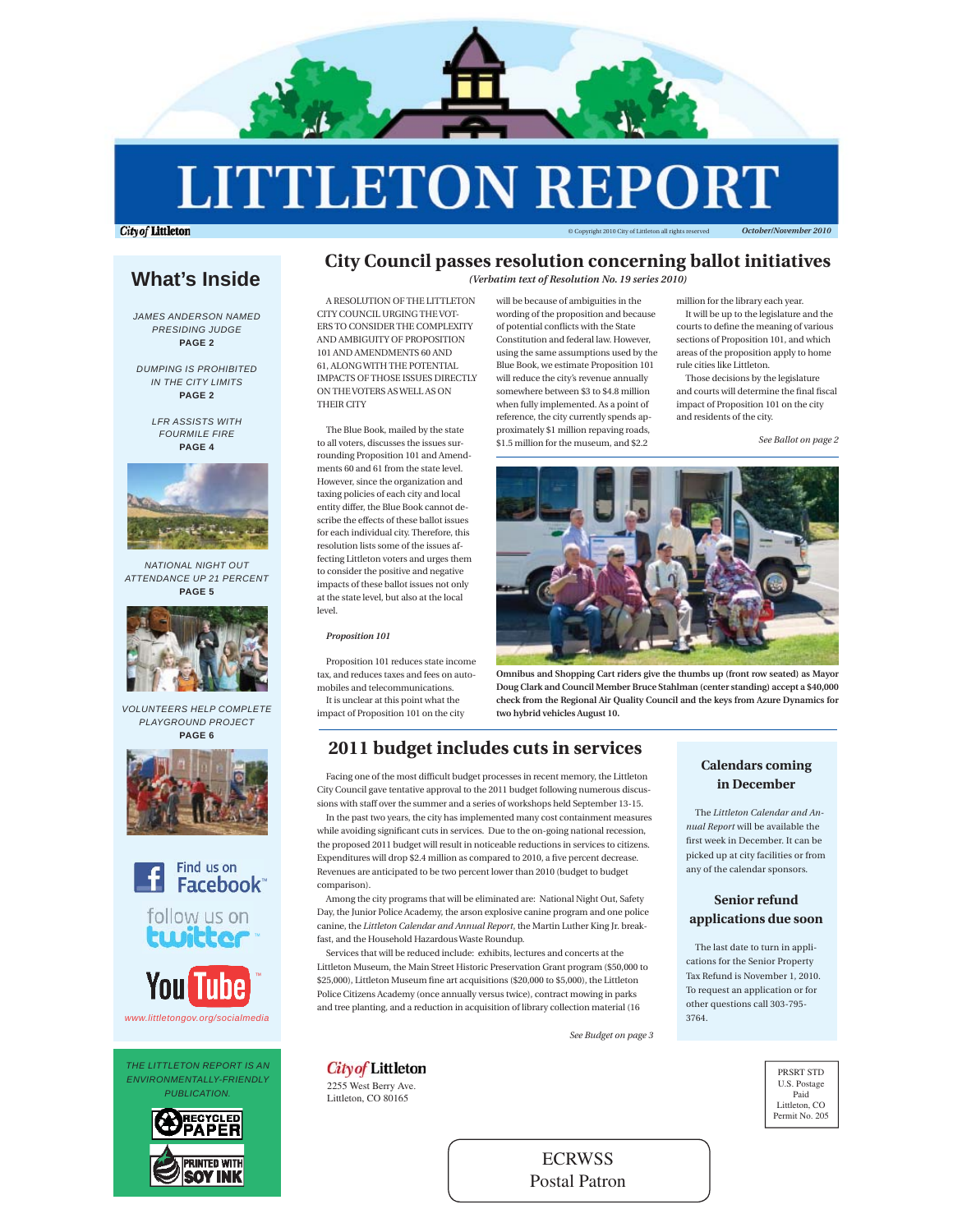

**Littleton Mayor Doug Clark and SmartCo Store Manager David Crookston cut the cake at the grand opening of the**  store on Bowles Avenue August 4. Hundreds of people lined up for the chance to be the first shoppers in the store that **took over the space left vacated by Albertson's. At the grand opening, SmartCo made a \$2,500 donation to the Littleton Public Schools Foundation.**



### **James Anderson named presiding judge**

The Littleton City Council approved a contract September 7 with James Anderson to become the presiding judge of the Littleton Municipal Court. Anderson has been an associate judge for the city since May. He is a graduate of the University of Colorado School of Law and also works as a municipal relief judge for the City of Aurora. Anderson was selected following a nationwide search conducted by the National Center for State Courts. Forty candidates applied for the position and five were interviewed by a subcommittee that included Mayor Pro Tem Debbie Brinkman and Council Member Bruce Stahlman. The full city council interviewed the three finalists.

### **Candlelight Walk returns to Main Street for 27th year**

Mark your calendar for the 2010 Candlelight Walk and Tree Lighting Friday, November 26 in historic Downtown Littleton. The 27th edition of this Littleton tradition will feature a magical evening of holiday festivities, culminating in the illumination of the trees on Main Street. Santa Claus will make his way down Main Street in a sleigh followed by thousands of carolers holding candles and flashlights. Enjoy merchant open houses and bring your camera for a photo with Santa at Town Hall Arts Center or Santa's reindeer at 2659 West Main Street. The reindeer appearance is generously sponsored by Bradford Auto Body, Inc. and Western Welcome Week.

Gather at Town Hall Arts Center, Bega Park, or Bradford Auto Body, Inc. for free hot cider and music from

5:15 to 6:30 p.m. Candles will be available for 50 cents. Donations of non perishable food for Interfaith Community Services will be accepted, as will toys for the Arapahoe Santa Claus Shop. Local choirs and musical groups will provide entertainment at various Main Street locations while waiting for Santa to arrive.

Main Street will be closed to traffic shortly after 5 p.m. and Santa will begin his march down the street starting at the courthouse at 6:30 p.m. The crowd will gather at the west end of Main Street where one lucky child's name will be drawn to help Santa throw the light switch on the huge, illuminated live trees. Free parking is available at Arapahoe Community College. Call 303-795-3863 with any questions.

# **Golf cars and Segways now legal on some city streets**



The City of Littleton recently adopted the 2010 Model Traffic Code for Colorado municipalities. As part of the revisions to the 2010 Model Traffic Code, state law now allows cities to elect whether they will allow certain electric vehicles on the city road-

ways. City council adopted an ordinance effective July 6 which makes it legal to drive golf cars and other low-speed electric vehicles and Segways on city roads that have a speed limit of 35 mph or less, with some exceptions. Golf cars and low speed electric vehicles are not permitted on Bowles Avenue, Littleton Boulevard, Main Street, Alamo Avenue, Federal Boulevard, Mineral Avenue, County Line Road, Broadway, Belleview Avenue or Dry Creek Road.



# **Dumping is prohibited**

Littleton City Code Section 7-1-11 prohibits unlawful dumping on city property or on any privately owned property, except in designated disposal areas. It is also unlawful to deposit trash or litter into any trash can or dumpster owned by another person. A conviction of this offense carries a minimum fine of  $$300$ 

# **BALLOT: council resolution addresses November election**

#### *Amendment 60*

Amendment 60 is a modification of TABOR dealing mainly with property tax issues. One provision of Amendment 60 that will affect Littleton residents immediately is a new property tax levied on enterprises and authorities.

Most Littleton residents receive water from Denver Water and sewer service from Littleton Sewer; both Denver Water and Littleton Sewer are enterprises. In order to pay the new property taxes both will have to raise rates. Denver Water estimates its rate increases will be approximately 10 percent, or about \$50 a year for an average household. We estimate Littleton Sewer rates will increase 24 percent or approximately \$54 a year.

The same provision of Amendment 60 which creates the new property tax on enterprises and authorities also requires the governmental entities receiving this new property tax revenue to lower their property tax rates accordingly. The problem for Littleton residents is that most of the assets of Denver Water and Littleton Sewer aren't located in Littleton.

Therefore, most of the increases paid by Littleton residents for water and sewer will not be returned to Littleton residents in lower property taxes.

Englewood Water and Centennial Water and Sanitation both own reservoirs in Littleton and will have to pay property tax on those assets. We do not know the value of the reservoirs and therefore cannot predict the amount of tax or the effect that revenue will have on property tax rates in Littleton.

#### *Amendment 61*

Amendment 61, a change to TABOR dealing with debt and borrowing, contains a number of provisions which potentially affect Littleton residents.

Littleton's charter currently limits the amount of debt Littleton can carry, other than for sewer, to 3.7 percent of the assessed value of taxable property. Amendment 61 increases that debt limit to 10 percent. This would allow Littleton to take on more debt than is currently allowed by its charter.

Amendment 61 also changes the definition of certain types of financing that are classified as debt or borrowing, and prohibits all borrowing except for bonded debt. This would prohibit the city's use of purchase cards, which the city currently uses to better track expenses and to lower purchase expenses.

It should be noted that even with the reclassification of certain types of financing into debt by Amendment 61, Littleton's total non-sewer debt would be 2.5 percent of the assessed value of taxable property, which is less than the 3.7 percent limit currently allowed by charter, and less than the new limit of 10 percent specified in Amendment 61.

TABOR requires a vote of the people to approve new debt, but allows refinance of existing debt at a lower interest rate without a vote. Amendment 61 changes this to require refinancing existing debt be approved at a November election, effectively taking away the ability to refinance when interest rates go down–unless interest rates just happen to be low in November each year. The result will be higher borrowing costs for the city.

Amendment 61 sets a maximum duration of all city and enterprise loans to 10 years or less.

This will save money on interest costs but will increase the amount of loan payments.

Littleton has no immediate plans for borrowing money, but Denver Water has an extensive capital plan and estimates this requirement will increase future water rates 10 to 15 percent to pay for the higher loan payments. For an average household annual water bill of \$500 this will be an increase of \$50 to \$75 a year. This increase is in addition to the estimated 10 percent water rate increase associated with the passage of Amendment 60. Most Littleton households are on Denver Water.

#### *Therefore*

The city council resolves to urge voters to carefully read about these issues in the Blue Book and to consider how Proposition 101 and Amendments 60 and 61 impact voters at the local level, as well as at the state level, when casting their ballots.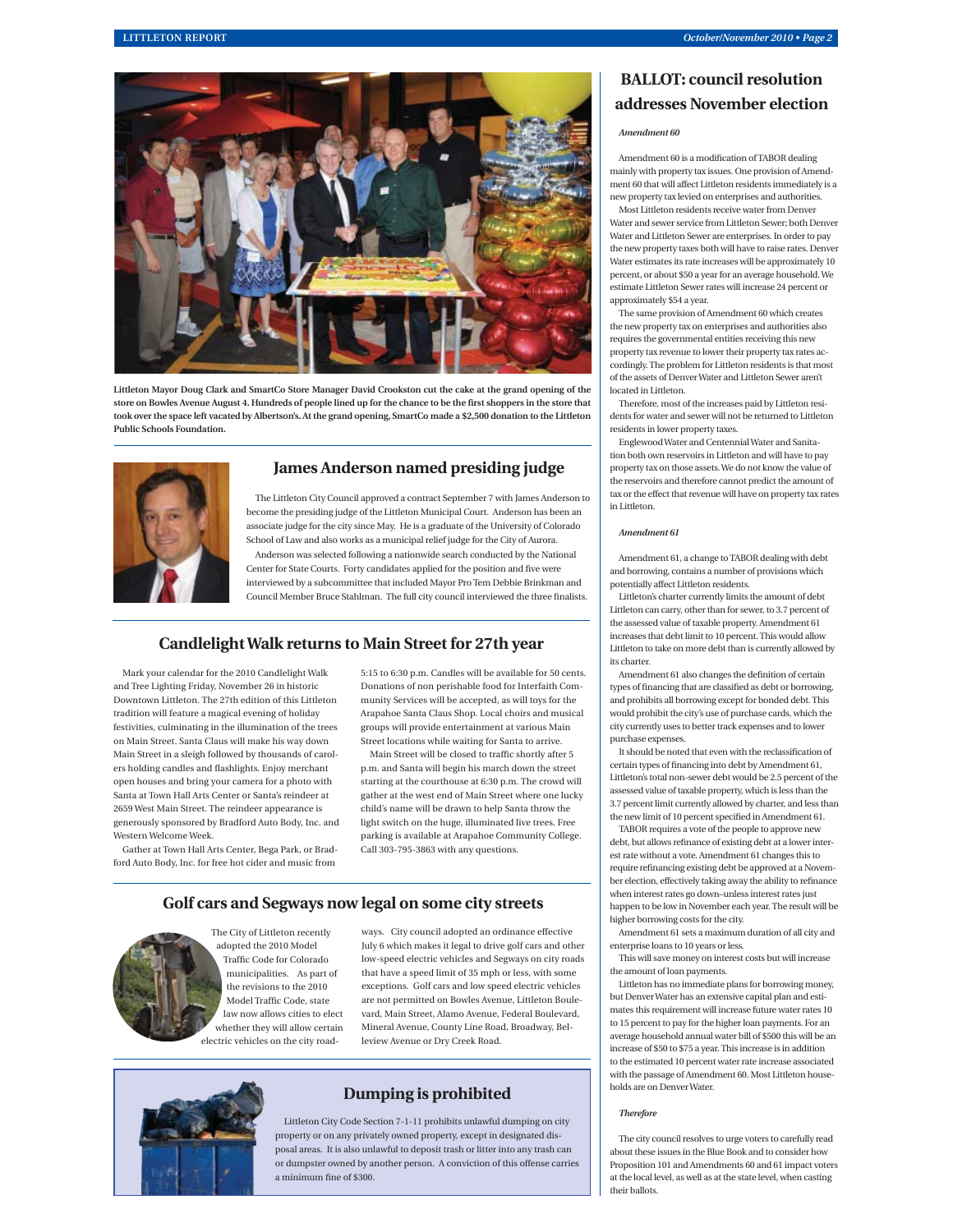

**As part of its year-long 40th anniversary celebration, the Littleton Museum hosted a panel discussion in August titled "Littleton Museum–the Beginning: From Three Who**  Were Here." The panel consisted of three influential men in Littleton's history: Gar**ret Ray, former editor of the** *Littleton Independent***; Vaughn Gardinier, former Littleton city council member; and Larry Borger, former Littleton city manager. The panelists discussed the early days of the Littleton Historical Museum, the purchase of the land, and the people involved. The hour-long program will be shown on** *Littleton 8* **Sunday evenings at 8 p.m. Visit www.littletongov.org/littleton8 for the complete schedule.** 

### **BUDGET: services, staff included in cuts**

percent). In addition, \$300,000 in capital equipment city-wide is being deferred including replacing police and fire vehicles, and video systems in police patrol cars.

City employee salaries will be frozen, including step increases in police and fire and a 30 percent reduction in public safety overtime. Eight and a half positions will be eliminated, including three in the fire department and one in the police department. Two positions are being deferred. Unrelated to the economy, employees will also see an eight percent increase in health insurance premiums.

While the council and staff discussed furlough days, the council decided to keep that option open pending quarterly revenue reviews next year.

City Manager Jim Woods stated, "If the economy and city revenues continue to lag well into 2011, additional mid-year cuts will likely be necessary to avoid an unsustainable budget deficit in 2012."

First reading of the budget is scheduled for November 2 with the public hearing and final reading expected November 16.

# **LHA Rehab Program awarded HOME funds**

On May 21, the Littleton Housing Authority Rehab Program was notified that it would receive additional funding of \$150,000 through a HOME Funds Grant. These funds will be used to assist low and moderate-income Littleton homeowners with renovations to their homes.

Home modifi cations such as room additions, kitchen and bathroom renovation and landscaping are available in addition to basic rehab needs. The Rehab Program offers construction management throughout the renovation.

The maximum loan is \$25,000. Loans can be designed to fit the homeowner's budget. Most loans are available at 4.75 percent simple interest. In some cases, the loans may be deferred until sale or transfer of the property.

For more information about the Rehab Program and eligibility requirements, contact Kimberly Kingston, rehab coordinator, at 303-991-5301.

# **Leaf recycling returns this fall**

The Cities of Littleton and Englewood are continuing their annual leaf-recycling program. In the previous 17 years of the program, 15,200 cubic yards of leaves and 2,271 tires were recycled. It will be held October 31, and November 7 and 14 from 10 a.m. to 2 p.m. at Mountain States Wood Recyclers (2300 West Radcliffe Avenue, Sheridan). Volunteers at the site will accept leaves and tires only. No grass clippings, tree

branches or other refuse will be accepted.

Tires will be collected for recycling at a cost of \$2 each and \$6 for those mounted on rims–no oversized tractor or truck tires. This collection site is open for residential recycling and no materials will be accepted from lawn service companies or other commercial ventures. For more information call 303-795-3766. For updates and directions visit www.littletongov.org.

# **City website earns 2010 award**

Littletongov.org has been recognized as a 2010 Top Government Website Award recipient by online encyclopedia and reference resource Juggle.com for its e-government and communication initiatives.

"Open access to the activity of our local government is of great importance to our city council," said Littleton's Director of Communications, Kelli Narde.

The Juggle.com government awards editors hand-selected the Top Government Award recipients by evaluating a variety of site features and functionality, including usability, timely content, access to online government services and technological innovation.

# **Events**

## **Senior Resource Day coming soon**

The Arapahoe County Council on Aging (ACCOA) will sponsor the 10th Annual Senior Resource Day–Pathways to Wisdom, The Dynamics of Aging–Friday, October 8. This free event is designed to educate, inform, and empower people to take charge of their own well-being. Ed Sardella will serve as the Master of Ceremonies.

The opening ceremony will be at 9:30 a.m. and the exhibit halls open at 11 a.m. For more information visit the ACCOA website at www.accoa.info, email at accoa@comcast.net, or call at 303-273-2855.

#### **Carousel of Music wraps up 31st year**

On August 11, a Carousel of Music, the popular musical event for the whole family, wrapped up its 31st year with bright sunshine and a large crowd. Special thanks to the sponsors: Bradford Auto Body, Inc., Colorado Business Bank, Arapahoe County, Littleton Housing Authority, Reinke Brothers, Littleton Public Schools, South Suburban Parks and Recreation, Arapahoe Community College and Boston's Restaurant. A Carousel of Music is one of the many events held during the 11-day long Western Welcome Week celebration.

#### **Halloween "Spooktacular and Spooktoddler"**

South Suburban Parks and Recreation will host one of the season's first Halloween celebration Spooktacular and Spooktoddler. Little ghosts and goblins, ages 11 and under, will delight in carnival games, a haunted house, temporary tattoos, crafts and lots of treats Friday, October 22, from 5:30 to 8 p.m. at Goodson Recreation Center, 6315 S. University Boulevard. Prepay at www.sspr.org by 7 p.m. Wednesday, October 20 and receive the discounted rate of \$4; fee is \$6 starting October 21. For more information call 303-483-7062.



#### **"Hudson Holiday" returning soon**

Hudson Holiday–an outdoor extravaganza of lights and seasonal decorations returns at the Hudson Gardens & Event Center at 6115 South Santa Fe Drive.

Portions of the 30-acre regional display gardens will become enchanted with lights, sound, and animated elements. Designed for all ages, Hudson Holiday will include horse-drawn carriage rides, warming tents, and hot beverages to take the chill off the winter nights.

Open Fridays and Saturdays, November 19, 20, 26, 27, December 3, 4, 10, 11, 17, 18 and Monday through Sunday December 19 to January 2. Times: 5 to 9 p.m. (Last ticket sold at 8:30 p.m.) Tickets: Adults \$9, Seniors (60 and over) \$8, children (4 to 12) \$6, and children (3 and under) free.



**Network of Care Your one-stop resource** for life's tough questions

Have you or a loved one ever... tried to find senior transportation or in-home

- assistance, but didn't know where to look?
- · needed more information about an illness or medicine?
- · needed help walking or eating, and wanted to know the best assistive devices?
- · wanted updates on older adult legislation?

If you answered yes to any of these questions, check out **Network of Carel** 

> 5:30 - 7 p.m. Thursday, Oct. 14, 2010 **Littleton Center Council Chamber,** 2255 W. Berry Ave.

> > Light refreshments will be provided

Network of Care, a comprehensive online database system for older adults in the Denver region, puts senior services at your fingertips.



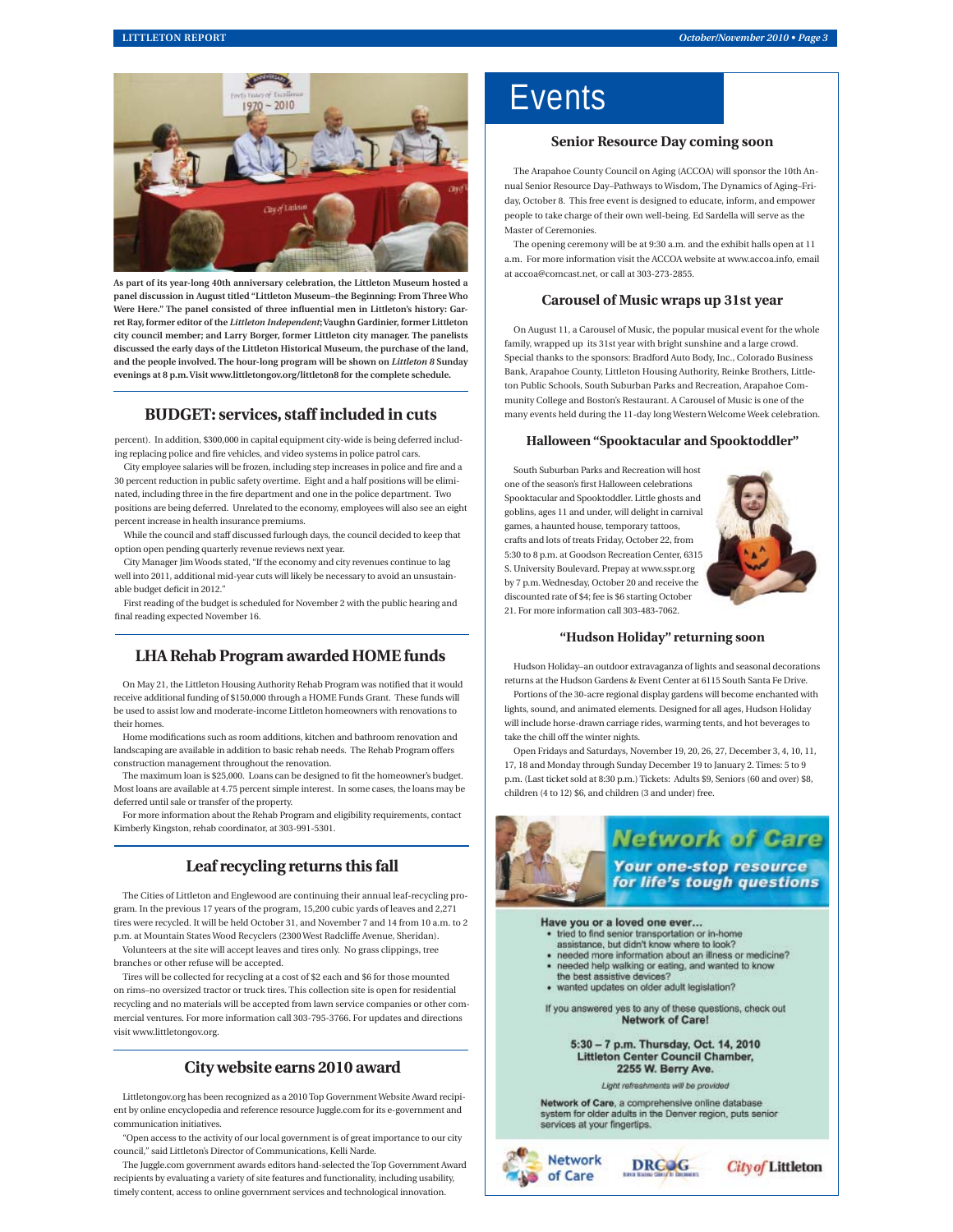

# **2010 Fire Prevention Month advocates smoke alarms**



During the month of October, fire safety advocates will spread the message of "Smoke alarms: a sound you can live with." Smoke alarms cut the risk of dying in a reported fire in half. Most homes have at least one smoke alarm, but maintaining those alarms is critical. Smoke alarms should be tested once a month, and the batteries should be replaced at least once a year. After 10 years, smoke alarms need to be replaced. Ideally, interconnected smoke alarms are best. That way, when one alarm is activated, all others in the home also activate.

Just having working smoke alarms is not enough. Families need to know what to do if the smoke alarm sounds. Everyone is encouraged to participate in "The Great American Fire Drill" in October. By having a home escape plan and practicing it at least two times per year, a person's chance of survival in a home fire greatly increases.

This is an opportunity for family members to talk about fire safety and make sure everyone in the home knows how to get out quickly. Important components of a home escape plan are:

- Draw a floor plan or a map of the home. Show all doors and windows.
- Mark two ways out of every room.
- Mark all of the smoke alarms on the map with an "S." Smoke alarms should be in each sleeping room, out-
- side each sleeping area, and on every level of the home.
- Pick a special meeting place outside, on the same side of the street as the home.
- Practice twice a year.

Children who participate in "The Great American Fire Drill" will receive a coupon for a special treat. Simply log on to littletongov.org, click on the Great American Fire Drill icon, and fill in the information. For more information on home escape planning, and for a downloadable fire escape map that can be personalized, visit sparky.org and click on the "Parents" section.



# **LFR assists with Fourmile Wildland Fire in Boulder**

Every year the State of Colorado houses one of its Wildland fire fighting apparatus in one of the Littleton Fire Rescue (LFR) stations with the agreement that it can be used for wildland fires within the jurisdiction of LFR as long as it is staffed with personnel for emergencies across the state. Such an incident happened September 6, when a wildland fire occurred in Fourmile Canyon northwest of Boulder. LFR sent the state truck to the Fourmile fire staffed with Captain Brandon Bole, Paramedic Firefighter Jeramy Rath and Firefighter Robert Seffron. Captain Brian Delasantos responded as the Strike Team leader. He commanded units from West Metro Fire Rescue, Fairmont Fire Protection District, and South Metro Fire Rescue. The team was on night duty on the first night and encountered extreme fire behavior until the early morning hours.

# **WWW Children's Parade a big success**

The morning of Western Welcome Week's Festival Day is always filled with anticipation, and the excitement shines through in the annual Children's Parade. At the 30th Children's Parade, sponsored by the Littleton Firefighters Foundation and Local #2085, the sense of history was evident, and the participants took the theme "Honoring Our Heritage" seriously. The first place winners in the "Float" category extolled their status as 7th generation Colorado natives. Their float featured a rotating cube with pictures of their ancestors. Another group highlighted their family's history of participation in the Children's Parade, complete with ribbons from each year! Another young man showed how Littleton Police dressed back in the day. Other entries included covered wagons, cowboys and Indians, and many happy children! Thanks to all of the participants.



Every Labor Day weekend Littleton Firefighters collect money for the Muscular Dystrophy Association (MDA). The crews are in their districts and in service ready to respond to any emergency while helping to fund research for Jerry's Kids. This year they collected \$24,235. But a special story occurred while Station 12 was collecting. Two girls, Annie and Allie, ages 8 and 14, emptied their own savings (\$100) and gave it to the firefighters collecting for MDA. Captain Ullery commended them on a very selfless act, got them two Fill-the-Boot t-shirts, and escorted them and their mother to the live MDA Telethon to present the check to MDA.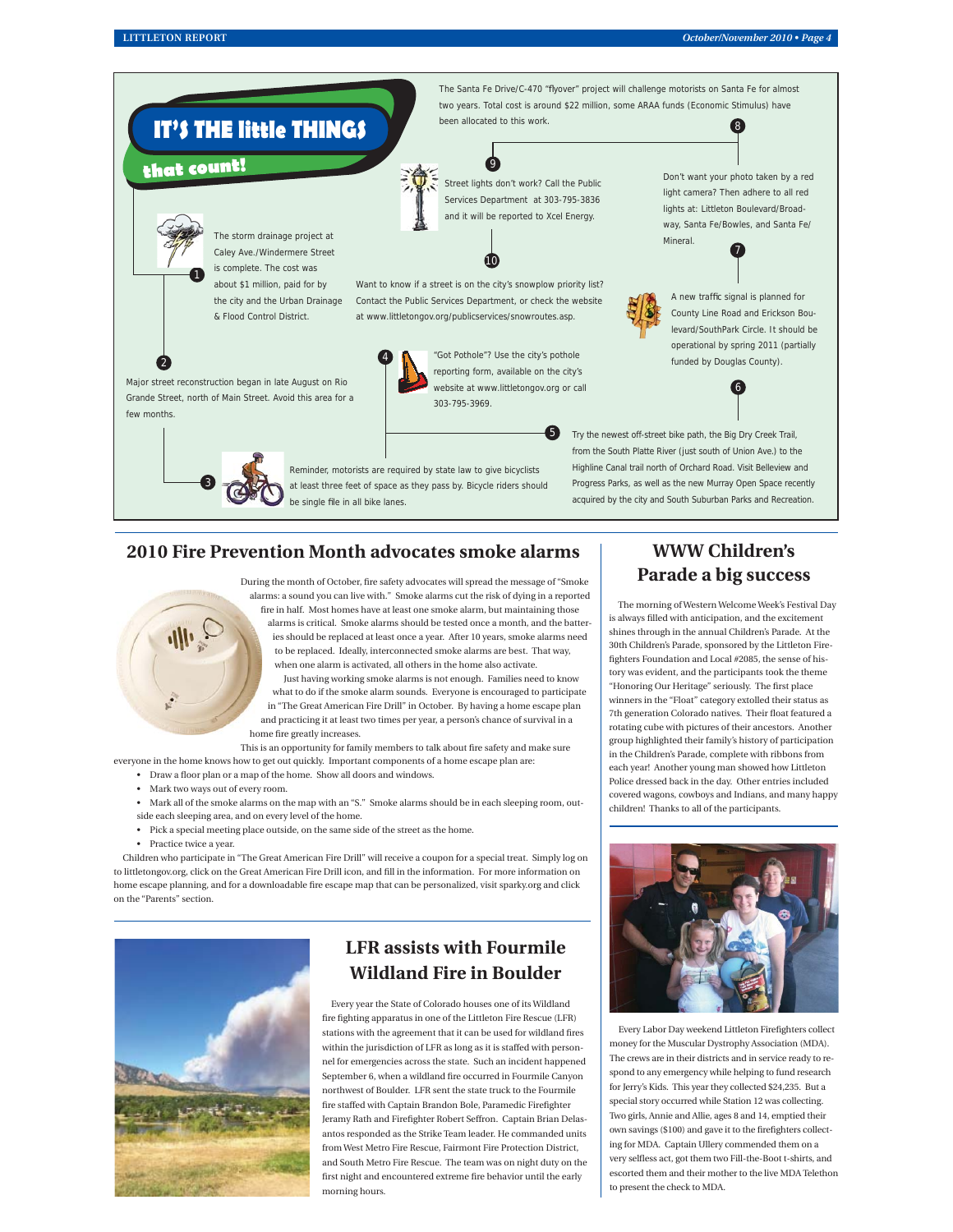# **National Night Out attendance increases 21 percent**

The 2010 National Night Out had a 21 percent increase in participants, with more than 2,300 residents attending 45 neighborhood parties. Chipotle and Outback Steakhouse each catered a party and Qdoba provided chips and salsa for the Promise Park party. Twenty-eight officers were involved as were four volunteers from the Citizen's Alumni who assisted with the McGruff and jailbird costumes.







# Join us at Aspen Grove for Trick-or-Treat Street

Saturday, October 30 from 5 to 8 p.m.

Enjoy an entertaining night of trick-or-treating fun with hay stack rides and a children's costume parade with prizes! Bring your dogs too.

#### Visit ShopAspenGrove.com for more information.

Presented by: Aspen Grove tenants, the Littleton Police Department and the Littleton Police Citizens Academy Alumni Association



# **"THOR" visits the City of Littleton**



Thor," a large, self-contained communications center that represents the latest technology in the fight to provide instant information and emergency communications support to keep communities safe during catastrophic events, paid a visit to the Littleton Center August 23. Thor," sponsored by Intrado, featuring GuideSTAR technolo-

gy, was hosted by the Littleton Police Department (LPD). It is

a state-of-the-art mobile briefing and emergency communications center and was made available for city employees to tour. "Thor" showcases the impacts of new technology and changing citizen expectations on 9-1-1 operations and response. This was "Thor's" only stop in the State of Colorado and the LPD was pleased to host this exciting look into the future of emergency communications.

# **Intersection Safety Program explained**

The city's Intersection Safety Program (ISP) is active at three major intersections in the city: Littleton Boulevard and South Broadway, South Santa Fe Drive and West Bowles Avenue, and South Santa Fe Drive and West Mineral Avenue. The goal of the ISP program is to make the intersections safer for everyone. Littleton Police have received numerous positive comments from high school students and residents who use the crosswalks at West Littleton Boulevard and South Broadway who believe the intersection is safer.

As a reminder, the sensors in the road are activated if a car enters the intersection after the light turns red. Pursuant to the Model Traffic Code, a vehicle facing a steady red light signal shall stop at a clearly marked stop line, but, if none, before entering the crosswalk on the near side of the intersection or, if none, then before entering the intersection. An "intersection" is defined as "the area embraced within the prolongation of the lateral curb lines" or the "lateral boundary lines of the roadways of two highways which join one another at, or approximately at, right angles." All three intersections involved in the ISP have a clearly marked stop line or bar. In essence, it is a violation to enter the "intersection" after the signal has turned red.

# **LPD program helps businesses prevent crime**



For the past year, the Littleton Police Department has been working with members of the Littleton business community through a new program called Business Watch. This program follows the same concept as Neighborhood Watch, a program that has been successful in improving the quality of life in the community. There are 45 businesses in the program. Business Watch was created to inform businesses about crime prevention programs and improve communication between businesses and law enforcement. By joining the program, a business can "opt in" for crime prevention informa-

LITTLETON POLICE DEPARTMENT tion that is e-mailed to them. Participants receive a Business

Watch decal for their entrance.

As the Business Watch program grows, it will help Littleton businesses network with others in the city. Visit www.littletongov.org/police to learn about the program.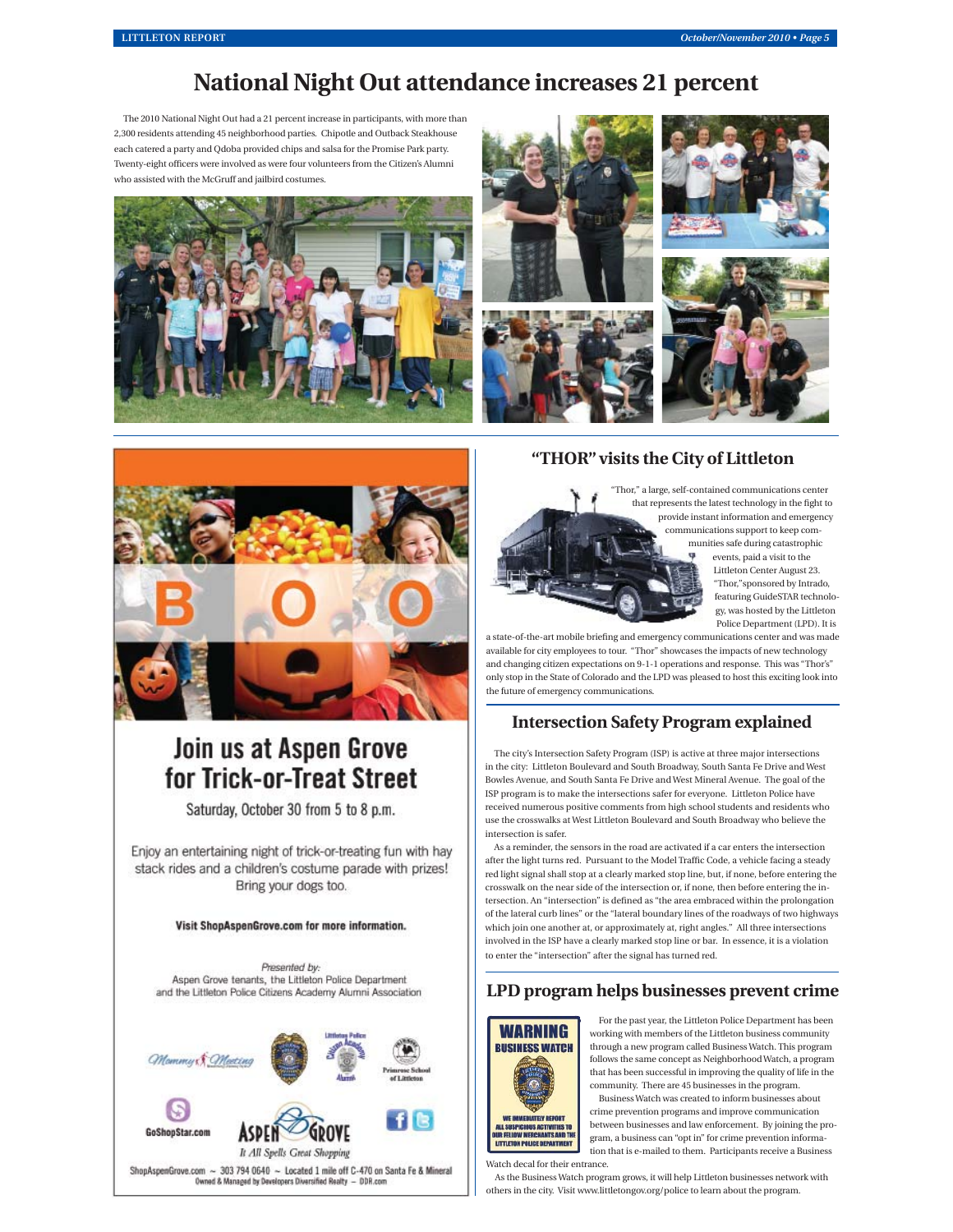# Awards and **Milestones**

#### **Western Welcome Week 2010 Grand Parade Winners**

#### *Floats*

*Club - civic, religious, non-profi t*  1st–Martin Aerospace Retirement Society Association 2nd–Friends of the Littleton Library & Museum

#### *Government - parks & rec, city depts.*

1st–Littleton City Council 2nd–South Suburban Parks and Recreation

*Business & professional* 

1st–O'Tooles Garden Center 2nd–Jumpin' Good Goat Dairy

#### *Other awards*

Mayor's Trophy–Best in Parade–3 Margarita's Houstoun Waring Trophy–Best Theme–Daughters of the American Revolution Edwin A. Bemis Trophy–Parade Chair Award–Southwest Pediatric Dentistry & **Orthodontics** 

Richard Little Trophy–Parade Chair Award–Martin Aerospace Retirement Society Association

### *Marching groups*

*School organizations*  1st–Littleton High School Cheers • 2nd–Han Lee's Taekwondo

#### *Non-school organizations*

1st–Association of Living History • 2nd–Canton of Readstan

#### *Equestrian*

*Mounted group*  1st–Westernaires 2nd–Littleton Equine Medical Center

#### *Mounted individual*

1st–Westernaires *Horse drawn - individual*  1st–Mini Horse Party *Horse drawn - commercial*  1st–Littleton Elks – Cowboys for Kids 2nd–Melting Pot

#### *Clowns*

1st–Frolicking Fools

#### *Vehicles*

Individual–Non-commercial 1st–Ms. Colorado Senior America Pageant Commercial (max two vehicles)–1st–Town Hall Arts Center Vehicle Clubs (max 10 vehicles)–1st–Front Range Antique Power Tractor Club

#### *Bands*

*School Marching Bands*  1st–Cherry Creek High School 2nd–Pueblo Sun City 3rd–Smoky Hill High School



Best Percussion–Cherry Creek High School Best Drum Major–Englewood High School Best Auxiliary–Cherry Creek High School

*Pipe Bands*  El Jebel Pipe Band

## **Public hearing for proposed RTD service changes**

The Regional Transportation District has scheduled a public hearing for Thursday, October 7 at 7 p.m. at the Buck Recreation Center, 2004 West Powers Avenue. Proposed changes for services that affect bus schedules, as well as light rail, would take effect January 9. If you cannot attend the hearing you can e-mail comments to service. changes@rtd-denver.com by October 13. The RTD Board of Directors will vote on the changes at its October 26 meeting.



**The players and coaches of the Heritage High School football team walk the Western Welcome Week parade route each year after the parade to pick up litter. The City of Littleton and the Western Welcome Week Parade Committee are grateful to Coach Griebel and his team for volunteering their time every year for this service. Thank you Eagles!**

### **Volunteers needed for the Snow Squad**

We need you! Don't miss this opportunity to help a fellow resident in need. As a volunteer member of the City of Littleton's Snow Squad you provide snow removal for residents who are physically unable to shovel their sidewalks themselves.

The city has many citizens who are physically challenged and need help. If you can spare an hour to help a fellow resident whenever there is measurable snow, and are looking for a way to give back to your community, contact us today!

Contact Mark Barons at 303-795-3778 or mbarons@littletongov.org.

### **Volunteers help complete playground project**



**Landscape Architect David Flaig (left) and Littleton Mayor Doug Clark at the September 10 playground dedication at East Elementary School.**

The new community park and playground at East Elementary School was dedicated September 10. The extraordinary project was made possible by the commitment of several partners, including South Suburban Parks and Recreation, Arapahoe County Open Space, the City of Littleton, the East PTO, Littleton Public Schools, and the sweat equity of nearly 40 volunteers. The City of Littleton applied for and received an Arapahoe County Open Space Grant in the amount of \$133,600 and also provided the required match of \$25,000 plus \$8,400 from the PTO to make this unique project possible.

Several pieces of East play equipment were more than 50 years old and in desperate need of repair or removal. They were too small to provide enough recreation opportunities for East's 320 students. They did not meet the needs of those with disabilities attending the school or living in the adjacent neighborhood because they weren't handicap accessible.

South Suburban planning professionals conducted a design charrette with East students. The children selected equipment including a super-tall slide structure and a dragon-shaped climber and South Suburban incorporated the equipment into the playground design. On June 26, South Suburban construction specialists came together with dedicated community volunteers to install handicap accessible apparatus that now accommodates the various age levels of East Elementary's enrollment with three new playgrounds including the highest slide in the South Suburban system. Until recently, neighborhood residents had no place to come together and recreate. Now, at least 700 households are served by this new neighborhood park.

The project partners responded to the East PTO and students who worked for three years to raise funds. South Suburban Executive Director David Lorenz points out that, "It is more important today, in these tentative economic times, that we leverage the resources of many partners to leave a legacy for future generations."

### **Summer Cleanup Program wraps up 2010 season**

The City of Littleton Summer Cleanup and Recycle Program runs each year from June through the beginning of August. The program has been successful in helping residents keep their properties clean. This year there were 1,008 pickups, and 38,200 pounds of metal and 33,369 pounds of household electronics were recycled.



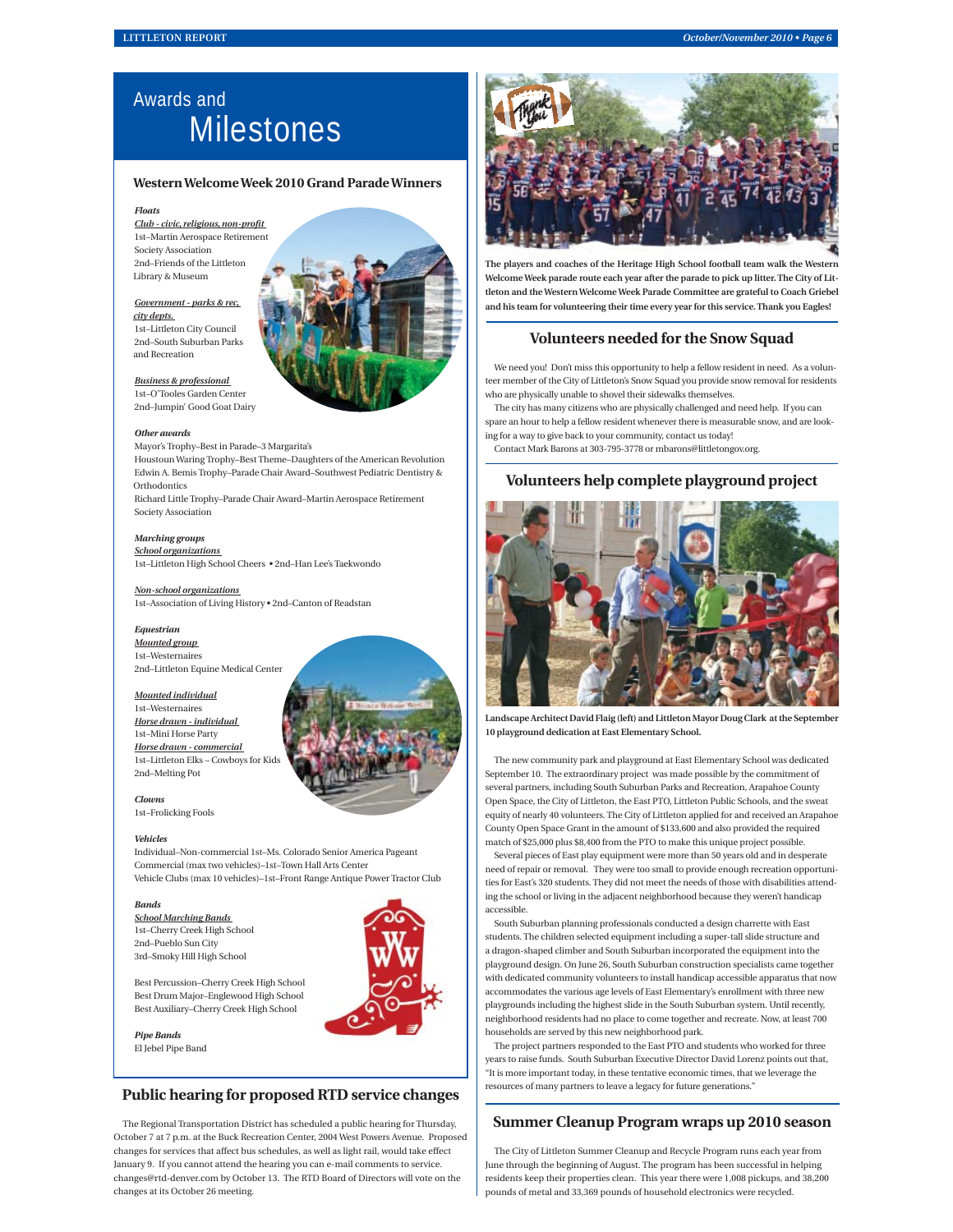# **International Craft Fair coming to Bemis Library October 23**

#### **Summer Reading Programs**

Many thanks to the following businesses who generously contributed to the success of the 2010 summer reading programs: AMF Bowling Centers, Applebee's Restaurants, Arapahoe Acres Nursery, Aspen Grove Shopping Center, Big Papa's BBQ & Grill, Chick fil-A at 4090 River Point Parkway, Claim Jumper Restaurants, Colorado Business Bank, Dairy Queen at 7935 S. Broadway, Denver Museum of Nature and Science, Fazoli's Restaurants, Lakeside Amusement Park, Littleton Police Department, McDonald's Restaurants in Littleton, Noodles & Company, Pirates Cove Family Aquatic Center, Romano's Italian Restaurant, Skate City at 5801 S. Lowell Way, and South Suburban Parks and Recreation. And a very special thank you to the Friends of the Littleton Library and Museum for sponsoring all of the events during the summer!

#### **Colorado Ballot Issues**

Take an objective look at the fall ballot issues and the arguments of those on each side October 12 at 7 p.m. Program presented by Active Minds.

#### **Saturday Movie Matinee**

A new version of the family favorite, *The Karate Kid*, will be shown October 16 at 2 p.m.

#### **International Craft Fair**

An array of handmade jewelry and craft items from around the world will be available for purchase October 23 from noon-4 p.m. Proceeds benefit the poor in foreign countries, including Indonesia, Egypt, Madagascar, Asia, Bulgaria, El Salvador, and South Africa.

#### **Musical Moments in Sophie's Place**

Monthly performances featuring a variety of musical talent. All performances begin at 2 p.m. On October 23, enjoy music and dancing from the Middle East performed by the *Rachid Halihal Ensemble*. On November 13, history and songs are combined in music of the Civil War performed by Liz Masterson and Rex Rideout.

#### **Ghost Photography**

Join investigator J. Allan Danelek in a fascinating look at the mysterious world of ghost photography October 29 at 7 p.m. The presentation features various photographs of ghostly manifestations and the audience can decide whether these photos are hoaxes, anomalies, or genuine pictures.

#### **Saturday Movie Matinee**

See the popular animated film, *How to Train Your Dragon*, November 6 at 2 p.m.

#### **Make A Holiday Treasure Chest**

Learn how easy and fun it is to create a miniature holiday treasure chest filled with small cards, candlesticks and ornaments. Expert crafter Pat Vick will present two identical workshops November 27 from 10 a.m.-noon and 1-3 p.m. Classes are open to adults and children age eight and older who are accompanied by an adult. Participants need to bring \$2.50 for materials and wear an apron or "crafty" clothes. Space is limited, call to register.

#### **Computer Classes**

The following free computer classes are offered in the computer lab on the lower level. All classes are 9-10:30 a.m. Call the library to register.

- Beginning Access, Parts 1-2: November 16 and 17 (must sign up for both classes) Beginning Excel: October 13, November 9 • Beginning Internet: October 16, November 20 Beginning PowerPoint: October 27 • Beginning Word: October 12, November 3
- Beginning Windows: October 5, November 2 Computer Comfort: October 2
- How to Get Digital Photos Out of your Camera: October 8 Intermediate Excel: October 20 Intermediate Word: October 19 • Newsletters with Word: November 10
- Open Computer Lab: Every Thursday morning
- Organizing, Managing and Editing Your Photos: November 19
- Shutterfly Holiday Card Creation: November 23

#### **Monday Evening Book Group**

If you enjoy talking about books, join us the third Monday at 7 p.m. October 18: *Belong to Me* by Marisa De Los Santos. November 15: *Summertime* by J.M. Coetzee.

#### **SENIOR PROGRAMS**

#### **Salem Witches**

In 1692 in Salem, Massachusetts, an extraordinary series of events coupled with the hysterical reaction of the community resulted in what is referred to as the Salem Witch Hunt. Join the staff of Active Minds October 25 at 2 p.m. to understand this astounding time in our country's history.

#### **William Bradford, Pilgrim Father**

Hear William Bradford's story as he greets new arrivals to the Plymouth Colony in 1657. Learn about the pilgrims and this famous man who was the leader of the Colony. Bradford will be portrayed in costume by Bud Jenkyns November 22 at 2 p.m.

#### **Senior Book Club**

First Monday of the month at 2 p.m.

October 4: *Dewey: The Small Town Library Cat Who Touched the World* by Vicki Myron. November 1: *The Crocodile on the Sandbank* by Elizabeth Peters.



#### **Senior Wii Bowling**

Third Thursday of the month (October 21, November 18) at 2 p.m. No registration required.

#### **TEEN PROGRAMS**

**Teen Read Week (**October 17-23)

This year's theme is Books with Beat @ Your Library, which encourages teens to read poetry, audio books, books about music, and more. The library will host a Teen Book Swap during the week where teens can trade in their used paperbacks or hardbacks for books of equal value, with a "book buck" earned for each book contributed. Book bucks can be used to buy items offered at the Book Swap. Participants will have their name entered in a drawing for a gift certificate to the Tattered Cover Book Store. The book selected by the teens as the winner of the Bemis Teen Battle for the Best Book will be announced during Teen Read Week. All teens who nominated a book or voted will be eligible to win a copy of a book of their choice in the prize drawing.

#### **Wii Games**

Third Thursday at 3:30 p.m. October 21: MarioKart. November 18: Guitar Hero

#### **Anime Club**

First Saturday (October 2, November 6) of the month at noon.

#### **Teen Advisory Group**

Fourth Friday (October 22, no meeting in November) at 3:30 p.m.

#### **Teen Writers Group**

Teen creative writers are welcome. Third Tuesday (October 19, November 16) at 4 p.m.

#### **CHILDREN'S PROGRAMS**

#### **Annual Costumes On Parade!**

Dress up October 28 at 10:30 a.m. or 1:30 p.m., or October 29 at 10:30 a.m. for the annual Preschool Story Time Costume Parade. Features stories, songs, sweet treats and punch. Younger siblings are welcome to join the parade.

#### **Frankly Fun**

Families are invited to this program October 30 at 2 p.m., featuring Inspector Magic disguised as a mad scientist as he starts his journey in Transylvania with all the favorite monsters. For ages three and up.

#### **Artful Tuesday**

Out of school with nothing to do November 23 at 2 p.m.? Come for an hour of crafts and books. For kids in grades 1-5, registration is required, call beginning November 15.

#### **Movie** *Toy Story 3*

For kids in grades K-5 November 24 at 2 p.m. Younger siblings are welcome, but must attend with an adult. Registration is required. Call beginning November 17.

#### **Story Box**

For ages infant-36 months Tuesdays at 9:30 and 10:30 a.m., and Wednesdays and Fridays at 9:30 a.m. A 30-minute session for children and a caring adult to introduce the joy of rhythm and reading. Space is limited; free tickets available one week in advance.

#### **Story Time**

For children ages three-kindergarten Thursdays at 10:30 a.m. and 1:30 p.m., and Fridays at 10:30 a.m. Thirty minutes of stories, songs and activities, with a puppet show the first week of the month. No story times will be held November 22-26 (Thanksgiving week).

#### **Paws to Read**

Kids in grades 1-5 can practice reading to a furry friend. Call the library to register for a 20-minute spot between 10 a.m.-noon October 16 and November 20.

#### **Dial A Story**

Your child can listen to a story anytime by calling 303-795-3960.